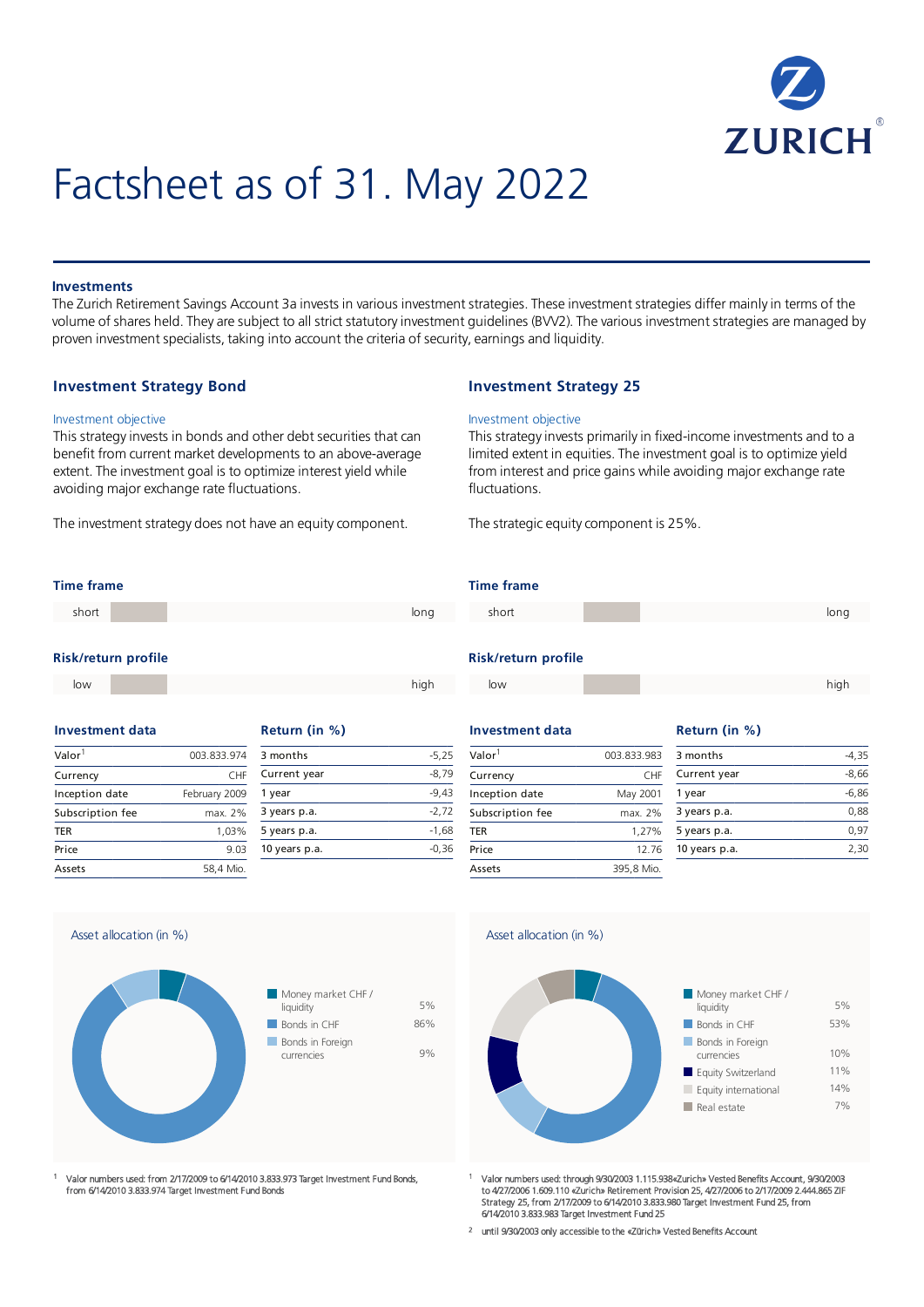### **Investment Strategy 35**

#### Investment objective

This strategy invests in a balanced combination of equities and fixedincome investments. The investment goal is to achieve a higher income by exploiting price gains, although exchange rate fluctuations have to be taken into account.

The strategic equity component is 35%.

# **Time frame Risk/return profile** short in the contract of the contract of the contract of the contract of the contract of the contract of the co low high and the contract of the contract of the contract of the contract of the contract of the contract of th

#### **Investment data Return** (in %)

| Valor <sup>1</sup> | 003.833.995 |
|--------------------|-------------|
| Currency           | <b>CHF</b>  |
| Inception date     | May 1999    |
| Subscription fee   | max. 2%     |
| <b>TER</b>         | 1,31%       |
| Price              | 14.21       |
| Assets             | 421,0 Mio.  |

|              | 003.833.995  | 3 months      | $-3,86$ |
|--------------|--------------|---------------|---------|
| ncy؛         | CHF          | Current year  | $-8,38$ |
| tion date    | May 1999     | 1 year        | $-5,71$ |
| ription fee: | max. 2%      | 3 years p.a.  | 2,26    |
|              | 1,31%        | 5 years p.a.  | 1,92    |
|              | 14.21        | 10 years p.a. | 3,29    |
|              | $\mathbf{A}$ |               |         |

### **Investment Strategy 45**

#### Investment objective

This strategy invests in fixed-income investments and to a greater extent in equities. The investment objective is to achieve greater returns by exploiting price gains, taking large price fluctuations into account.

The strategic equity component is 45%.

#### **Time frame**

short in the state of the state of the state of the state of the state of the state of the state of the state o

#### **Risk/return profile**

| low | high |
|-----|------|
|     |      |

| Valor <sup>1</sup> | 003.834.010    |  |
|--------------------|----------------|--|
| Currency           | <b>CHF</b>     |  |
| Inception date     | September 2003 |  |
| Subscription fee   | max. 2%        |  |
| <b>TER</b>         | 1,28%          |  |
| Price              | 15.18          |  |
| Assets             | 254.6 Mio.     |  |

## **Investment data Return** (in %)

|              | 003.834.010    | 3 months      | $-3,62$ |
|--------------|----------------|---------------|---------|
| ncy!         | <b>CHF</b>     | Current year  | $-8,72$ |
| tion date    | September 2003 | 1 year        | $-5,60$ |
| ription fee: | max. 2%        | 3 years p.a.  | 2,64    |
|              | 1,28%          | 5 years p.a.  | 2,36    |
|              | 15.18          | 10 years p.a. | 4,03    |
|              |                |               |         |



Valor numbers used: through 4/27/2006 1.609.158 «Zurich» Retirement Provision 45, from<br>4/27/2006 to 2/17/2009 2.444.977 ZIF Strategy 45, from 2/17/2009 to 6/14/2010 3.834.007<br>Target Investment Fund 45, from 6/14/2010 3.834 1

# Asset allocation (in %)



- Valor numbers used: through 9/30/2003 1.184.334 Zurich Invest Foundation Retirement Savings Account 3a, 9/30/2003 to 4/27/2006 1.609.152 «Zurich» Retirement Provision 35, 4/27/2006 to 2/17/2009 2.444.919 ZIF Strategy 35, from 2/17/2009 to 6/14/2010 3.833.993 Target Investment Fund 35, from 6/14/2010 3.833.995 Target Investment Fund 35 1
- until 9/30/2003 only accessible to the «Zurich» Retirement Savings Account 2